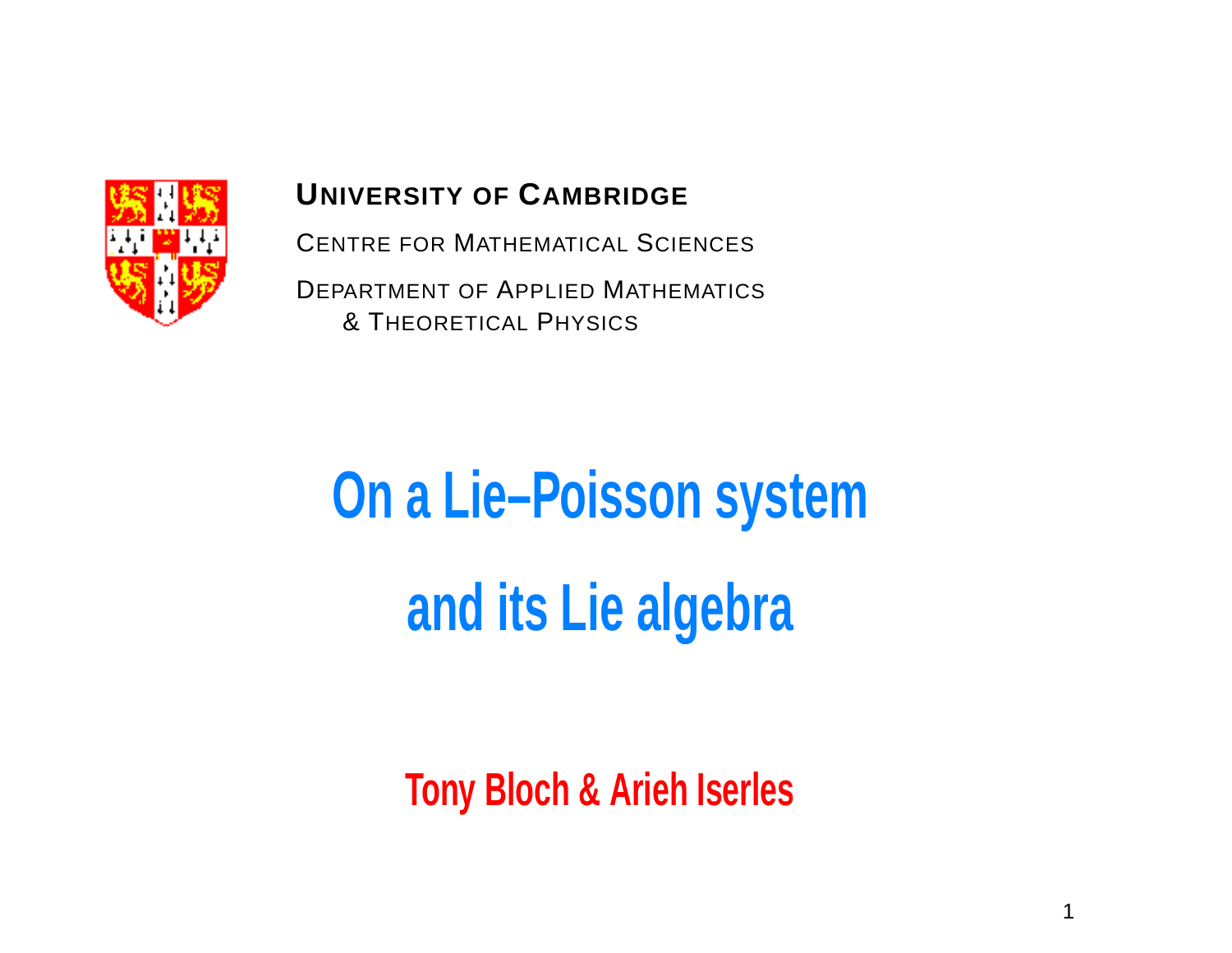## **Part I: <sup>A</sup> matrix ODE system**

Let

$$
X' = [N, X^2] = N X^2 - X^2 N, \qquad t \ge 0,
$$

where  $X(0) = X_0 \in \text{Sym}(n)$  and  $N \in \mathfrak{so}(n)$ . Here

 $\mathsf{Sym}(n):=n\times n$  real symmetric matrices,

 $\mathfrak{so}(n):=n\times n$  real skew-symmetric matrices.

Why is this system interesting?

**Reason 1:** It is *isospectral:* defining a skew-symmetric matrix function

 $B(X) = NX + XN,$ 

we can rewrite it at once in the form

 $X' = [B(X), X],$   $X(0) = X_0 \in \text{Sym}(n).$ 

The system above is isospectral for any  $B:Sym(n) \rightarrow \mathfrak{so}(n)$  – its invariants are the eigenvalues of  $X_{0}$ .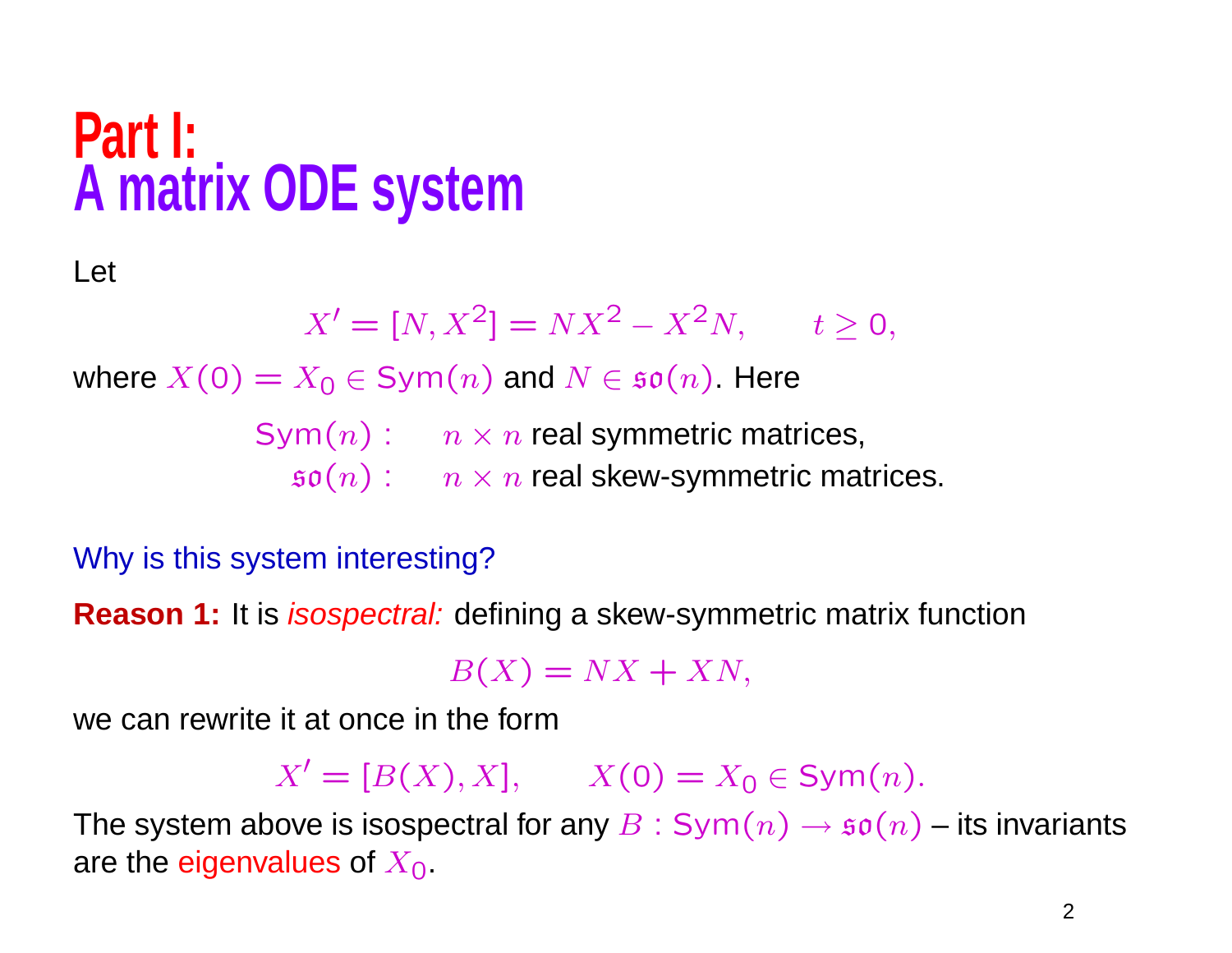Other isospectral systems, more well-known:

- The Toda lattice equations (Flaschka; Lax; Moser);
- The QR flow (Symes; Deift, Nanda & Tomei; Watkins),
- The double-bracket flow (Brockett; Chu & Driessel; Bloch, Brockett & Crouch; Bloch & Iserles);
- The Toeplitz annihilator flow (Chu & Driessel).

#### Why are isospectral ODEs isospectral?

Because they are an outcome of orthogonal group action. Thus, it is easy to verify that

 $X(t) = Q(t)X_0Q^{\top}(t), \quad t \ge 0,$ where  $Q' = B(QX_0Q^\top)Q, \qquad Q(0) = I.$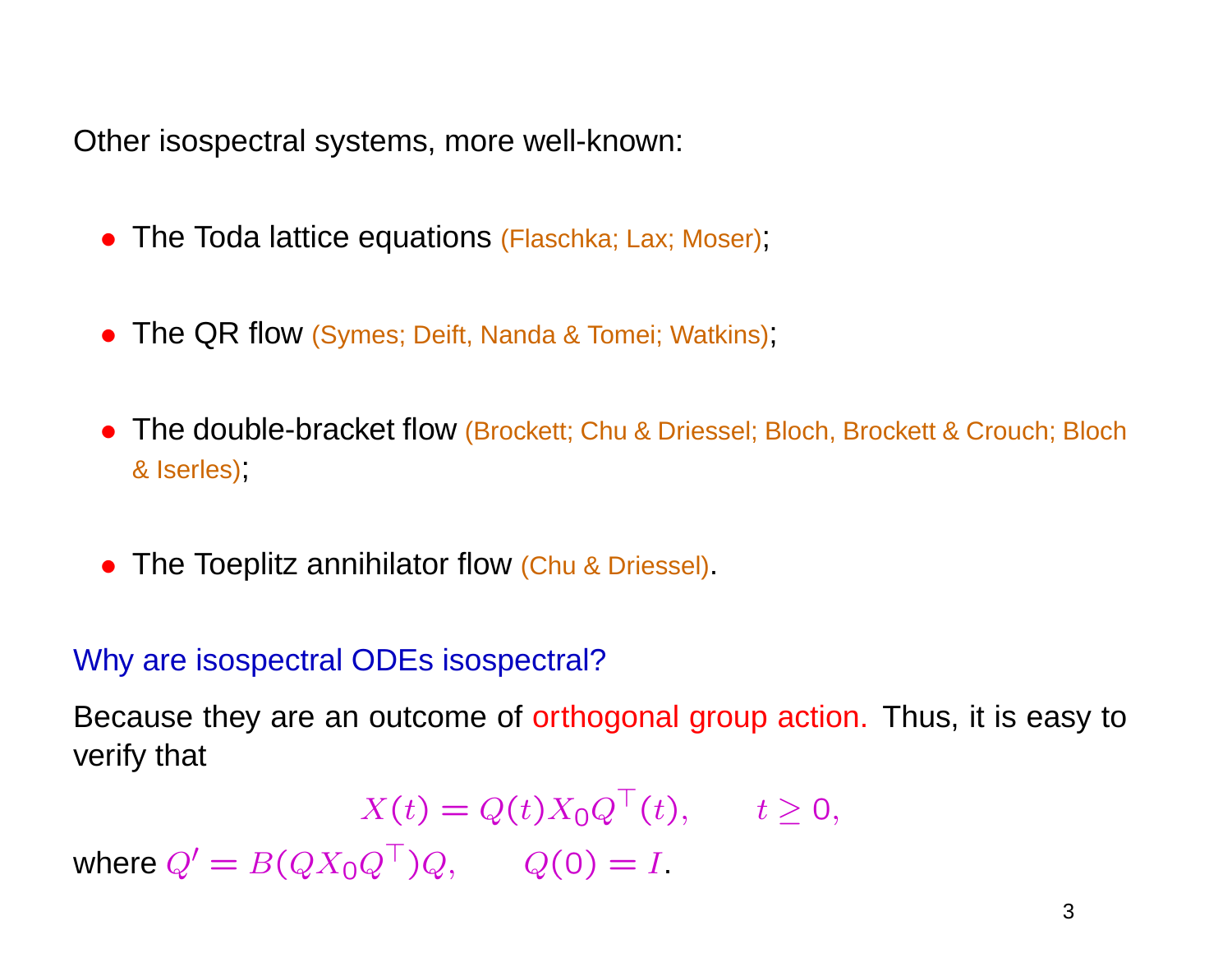Since

$$
A(Q) = B(QX_0Q^{\top}) : SO(n) \to \mathfrak{so}(n)
$$

and  $\mathfrak{so}(n)$  is the Lie algebra of the special orthogonal group  $SO(n)$ , it follows that Q evolves in  $SO(n)$  and  $X(t)$  is similar to  $X_0$ .

**Reason 2:** The ODE is acted by congruence. Given

 $A:Sym(n) \rightarrow M(n),$ 

where  $M(n)$  is the set of real  $n \times n$  matrices, it is easy to verify that the solution of

$$
X' = A(X)X + XA^{\top}(X), \quad t \ge 0,
$$

where  $X(0) = X_0 \in \text{Sym}(n)$ , is congruent to  $X_0$ :

$$
X(t) = V(t)X_0V^{\top}(t), \qquad t \ge 0,
$$

where

$$
V' = A(VX_0V^\top)V, \qquad V(0) = I,
$$

is a flow in the general linear group  $GL(n)$ .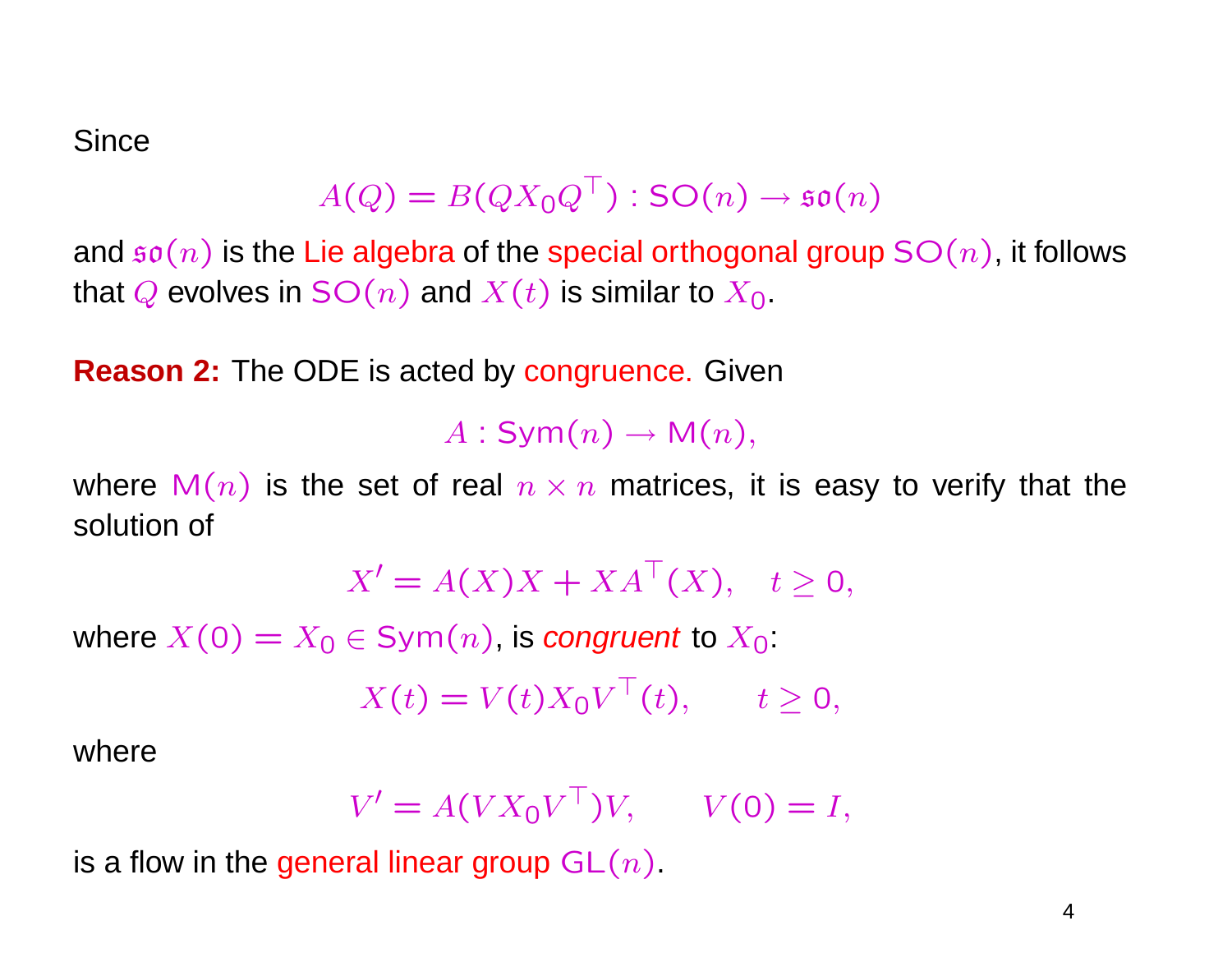Congruent flows preserve the angular field of values

$$
F'(X)=\{\boldsymbol{y}^*X\boldsymbol{y} \,:\, \boldsymbol{y}\in\mathbb{C}^n,\ \boldsymbol{y}\neq \boldsymbol{0}\}
$$

and the signature of  $X_0$ . Also, if  $X_0 = LL^\top$  is the Cholesky factorization of  $X_0 \in Sym_+(n)$  then a factorization of  $X(t)$  is

 $X(t) = [V(t)L][V(t)L]^\top$ .

Setting  $A(X) = [N, X]$ , it is easy to verify that our ODE system is acted by congruence.

Although action by congruence is much "weaker" than action by similarity, the interesting freature of our system is that it is acted by two different groups. This is particularly interesting in the context of Lie-group methods since we are faced with the choice which action to retain under discretization.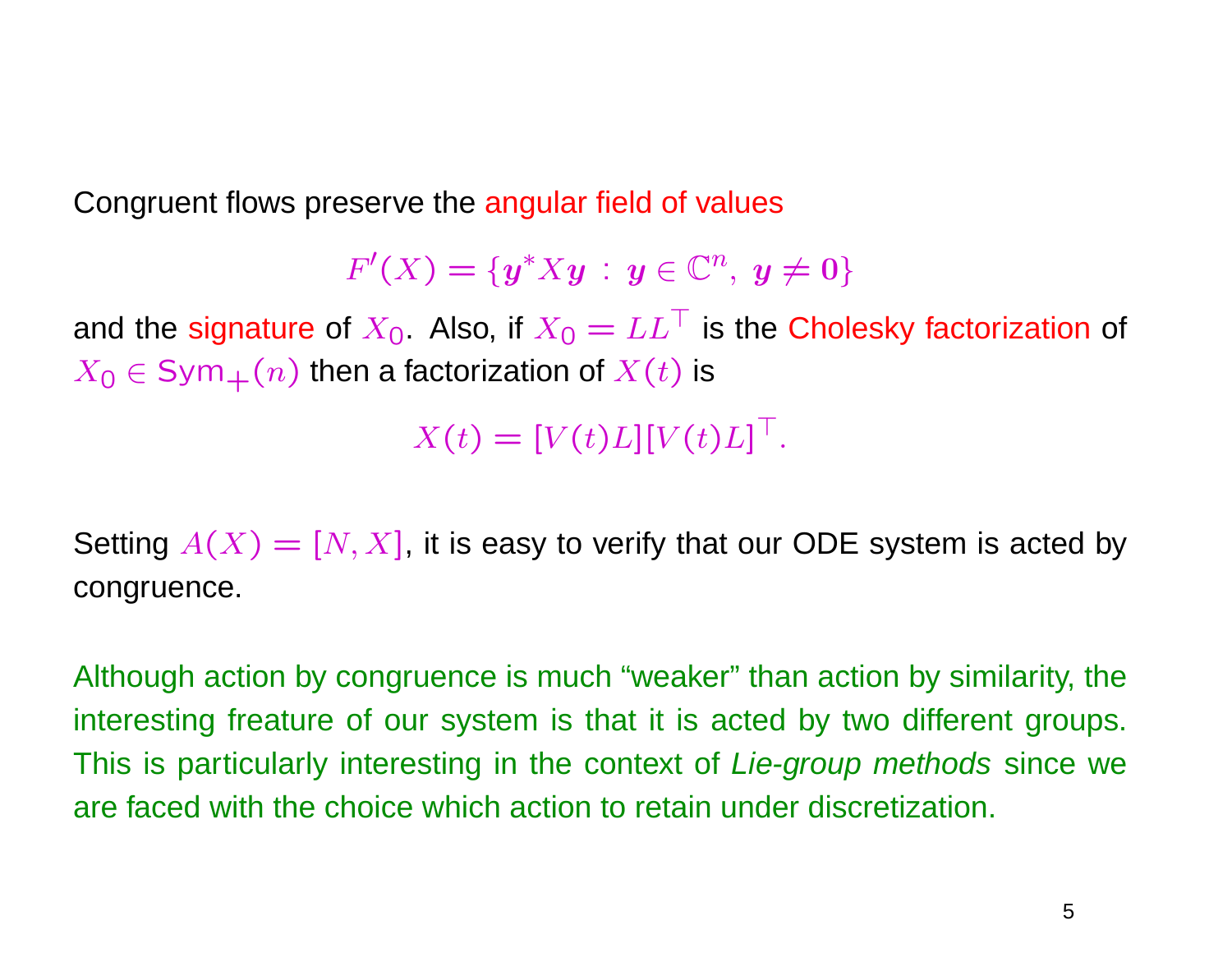**Reason 3:** The system is <sup>a</sup> "dual" of generalized rigid body equations

 $M' = [\Omega, M],$ 

where  $\Omega \in \mathfrak{so}(n)$  and  $M = J\Omega + \Omega J$ , where J lives in Sym $(n)$  [Arnold].

**Reason 4:**

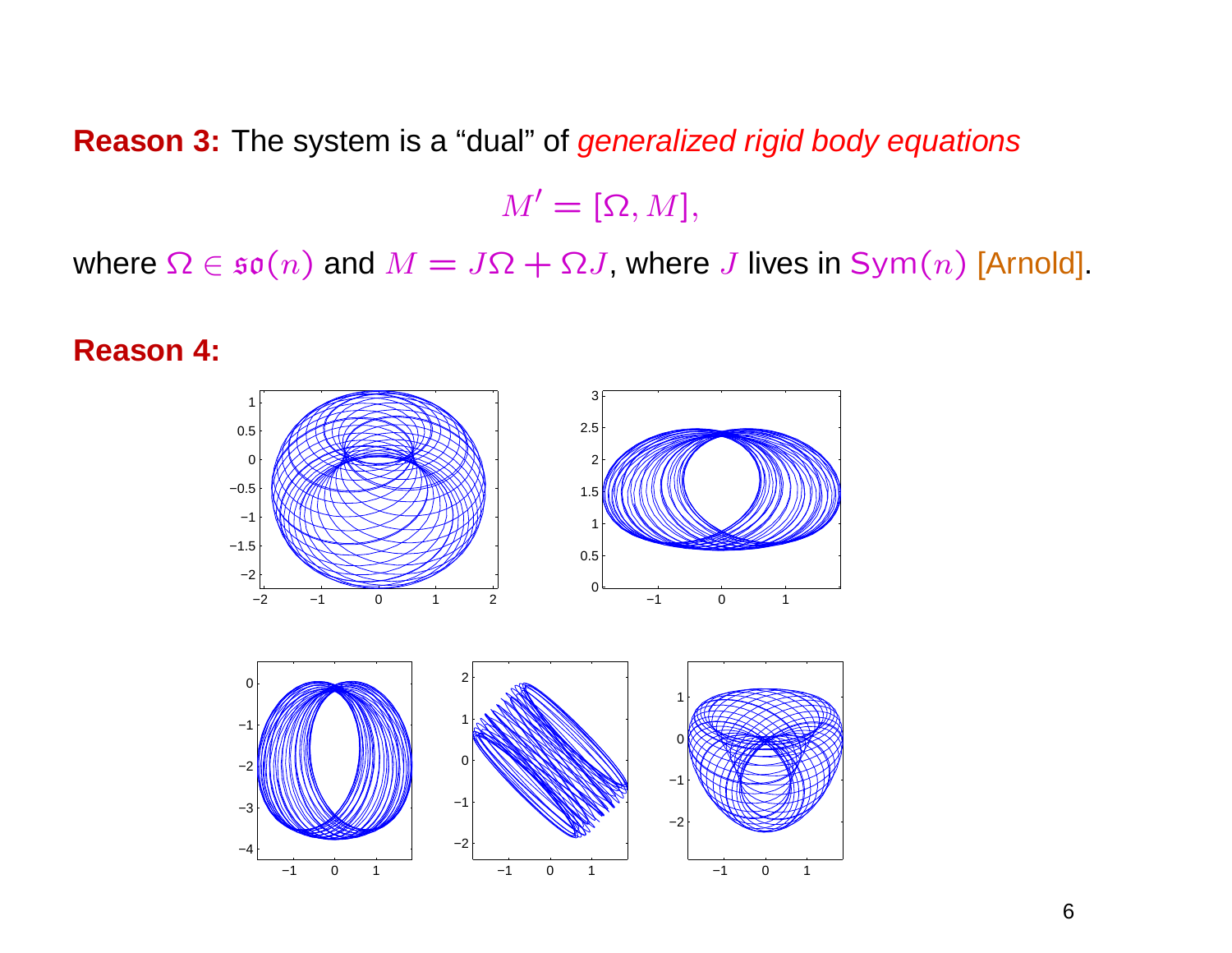These are phase portraits (specifically, we display 2D sections  $(x_{1,2}, x_{k,l})$ ) for  $n = 3$ 

$$
N = \left[ \begin{array}{rrr} 0 & 1 & 0 \\ -1 & 0 & 1 \\ 0 & -1 & 0 \end{array} \right]
$$

and random initial conditions.

A persuasive observation: The solution evolves on invariant tori in  $\mathbb R$  $\frac{1}{2}n(n+1)$ 

Such behaviour is hardly ever accidental and it is reasonable to suspect that there is a deeper structure hiding within the equation  $X' = [N, X^2]$ . This suspicion is well founded...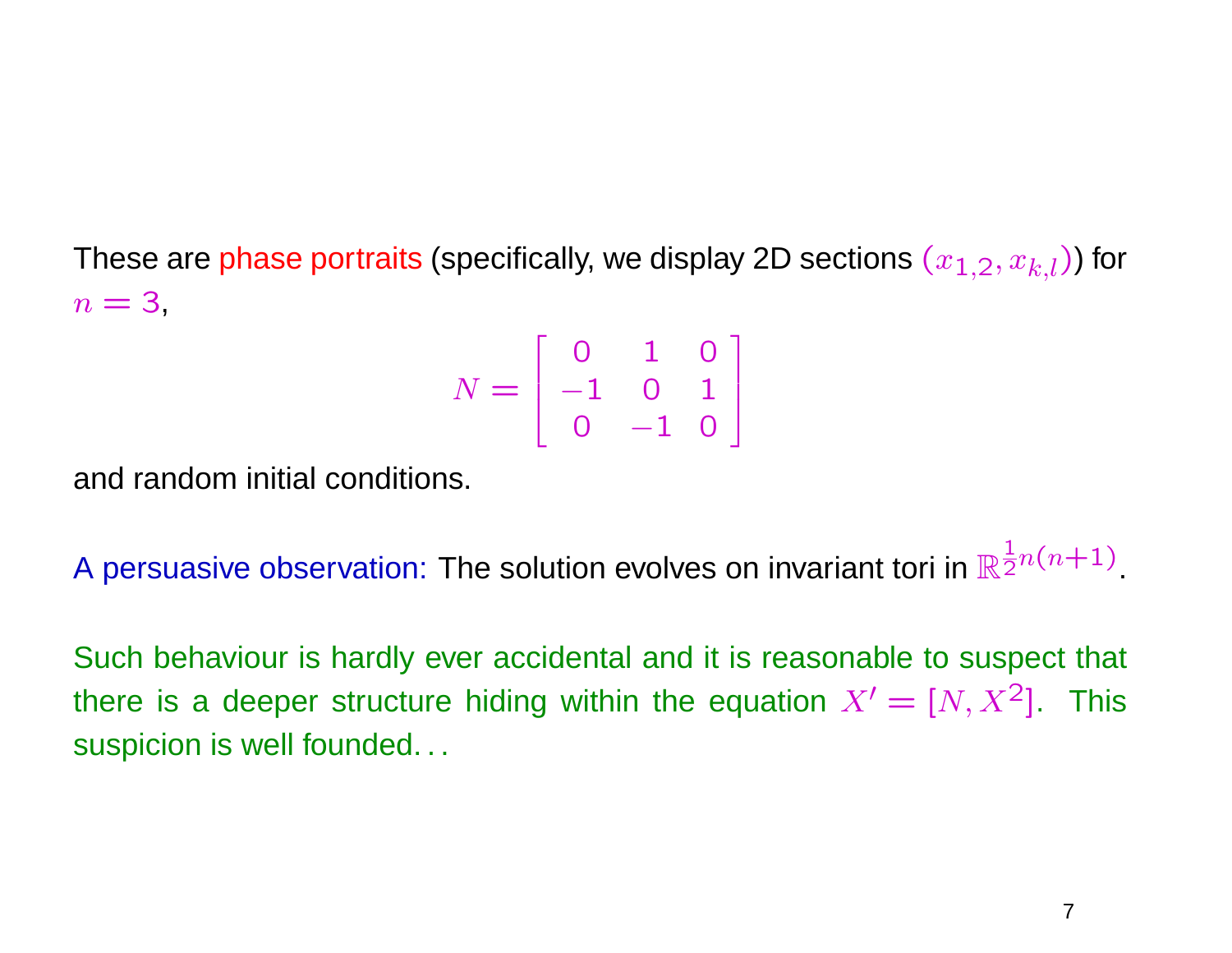## **Part II: Poisson systems**

Given

**1** A smooth function  $H : \mathbb{R}^m \to \mathbb{R}$  (a Hamiltonian); and

**2** A linear, homogeneous function  $S: \mathbb{R}^m \to \mathfrak{so}(m)$ 

the ODE system

$$
x' = S(x)\nabla H(x), \qquad x(0) = x_0 \in \mathbb{R}^m,
$$

is said to be almost Poisson.

By "linear, homogeneous" we mean that there exist structure constants  $c_{i,j}^k$  such that

$$
S_{i,j}(x) = \sum_{k=1}^{m} c_{i,j}^{k} x_k, \quad i, j = 1, \dots, m.
$$

Note that skew-symmetry of S implies  $c_{i,j}^k + c_{j,i}^k = 0$ .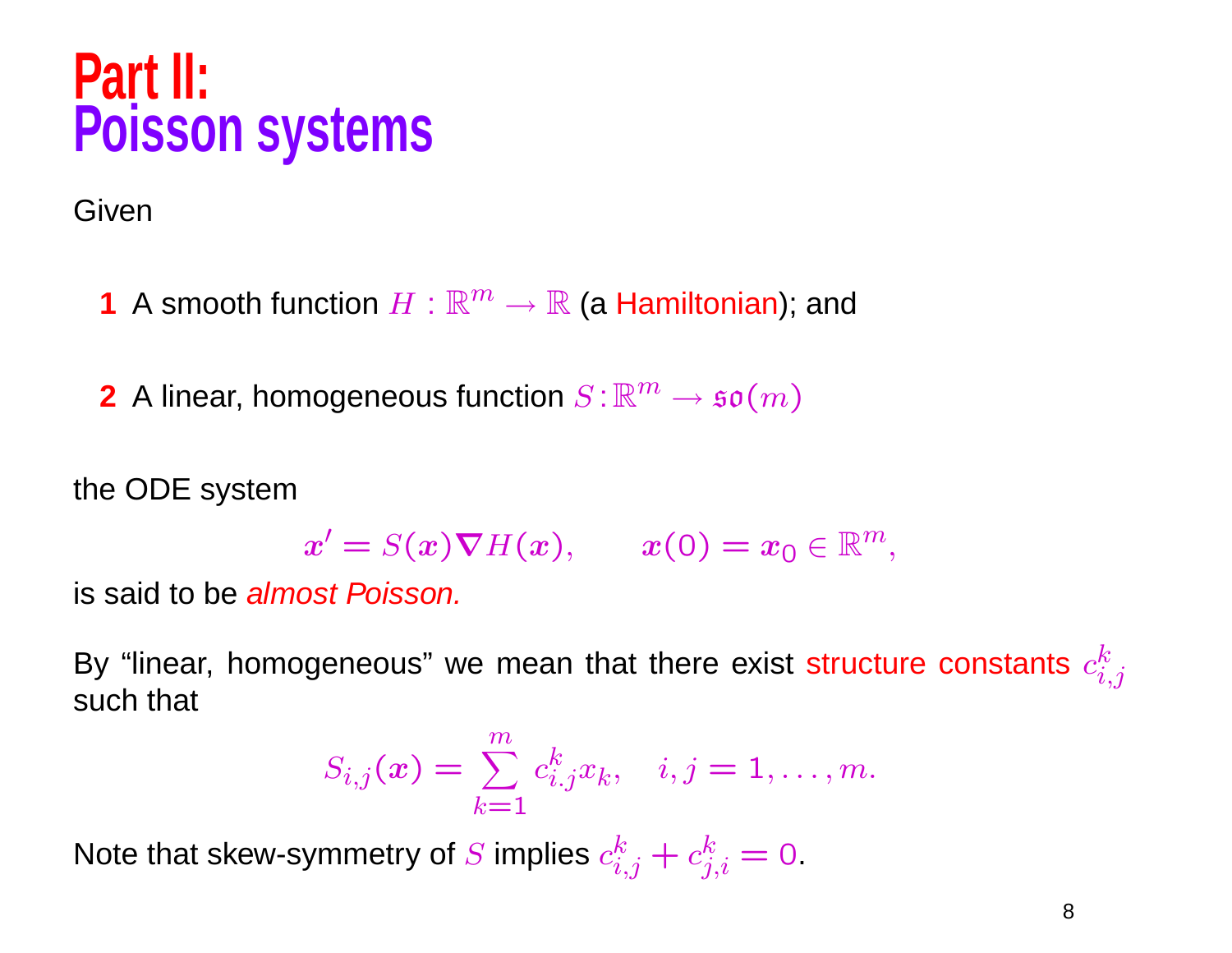We say that the structure constants obey the Jacobi condition if

$$
\sum_{k=1}^{m} (c_{p,q}^{k} c_{k,r}^{l} + c_{q,r}^{k} c_{k,p}^{l} + c_{r,p}^{k} c_{k,q}^{l}) = 0
$$

for all  $p, q, r, l = 1, ..., m$ . In that case the ODE is a **Poisson system,** a.k.a. Kostant–Kirillov–Lie–Soriau system.

#### Why are Poisson systems interesting?

- They represent a generalization of Hamiltonian systems. In particular, the Hamiltonian energy  $H(y)$  is conserved by the flow.
- Define a Poisson bracket of two functions as

 $\{f,g\} = [\nabla f(y)]^\top S(y) \nabla g(y).$ 

A *Casimir* is a function  $c$  which is in involution with all smooth functions:

#### $\{c,g\}=\mathsf{0}.$

In other words,  $S{\bf \nabla}c=0$  Each Casimir is a first integral of a Poisson system.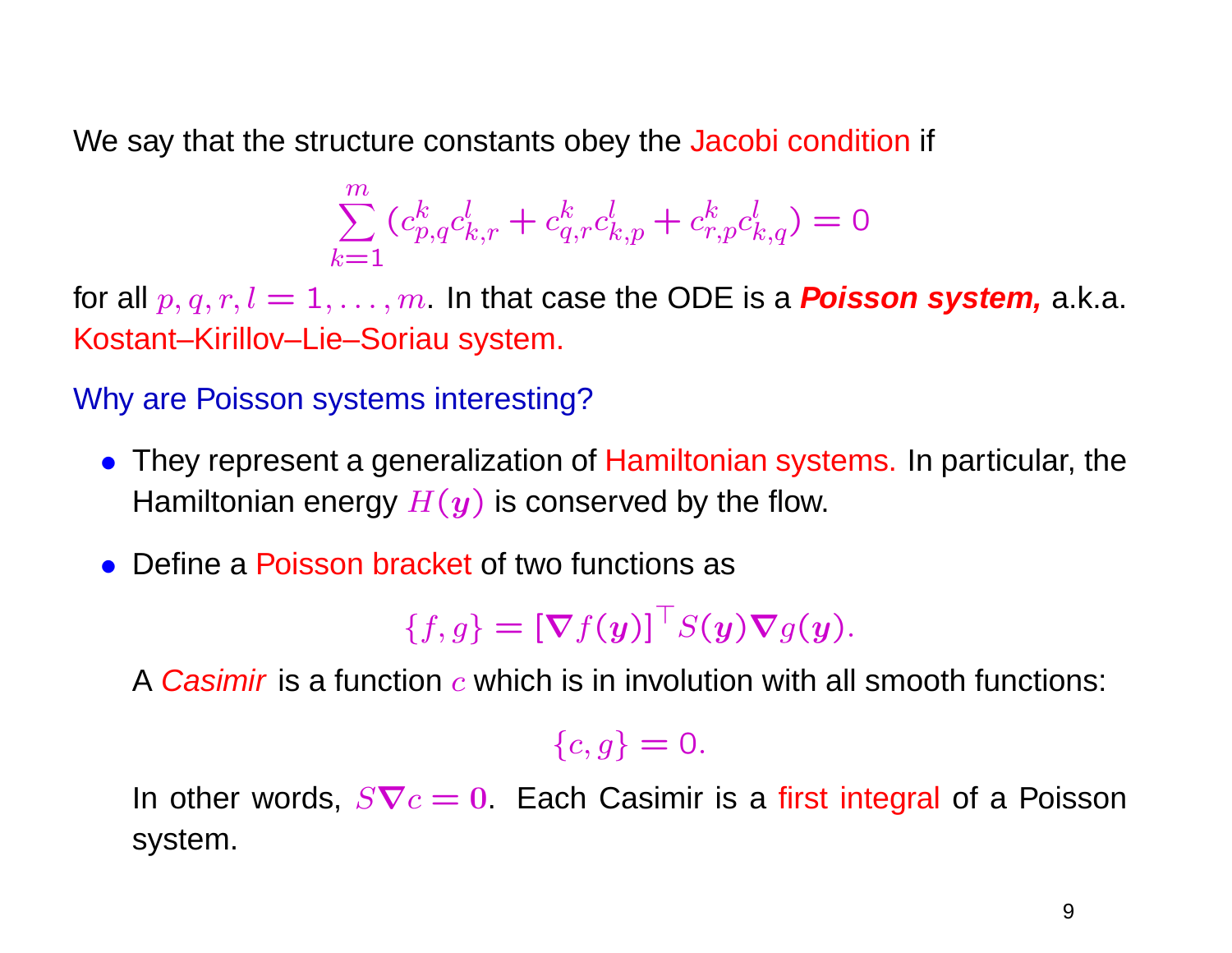• Each Poisson system can be represented as <sup>a</sup> **Lie–Poisson system:** Suppose that we have square matrices  $E_1,E_2,\ldots,E_m$  such that

$$
[E_i, E_j] = \sum_{k=1}^n c_{i,j}^k E_k, \qquad i, j = 1, \dots, m.
$$

We generate the free Lie algebra

$$
\mathcal{E} = \mathsf{FLA}(E_1, E_2, \ldots, E_m)
$$

with the basis  $\bm{E} = \{E_1, \dots, E_m\}$  Thus,  $\bm{\mathcal{E}}$  is the closure of the basis elements (the generators) with respect to

- **1** Linear operations; and
- **2** Commutation.

Now, let  $\mathcal{E}^*$  be the dual of  $\mathcal{E}$ : the linear space of all linear functionals acting on  ${\cal E}$  . We let

> $\langle F, E \rangle = \text{tr} F$  ${}^{\top}E$

(i.e., Frobenius norm or the Killing form. )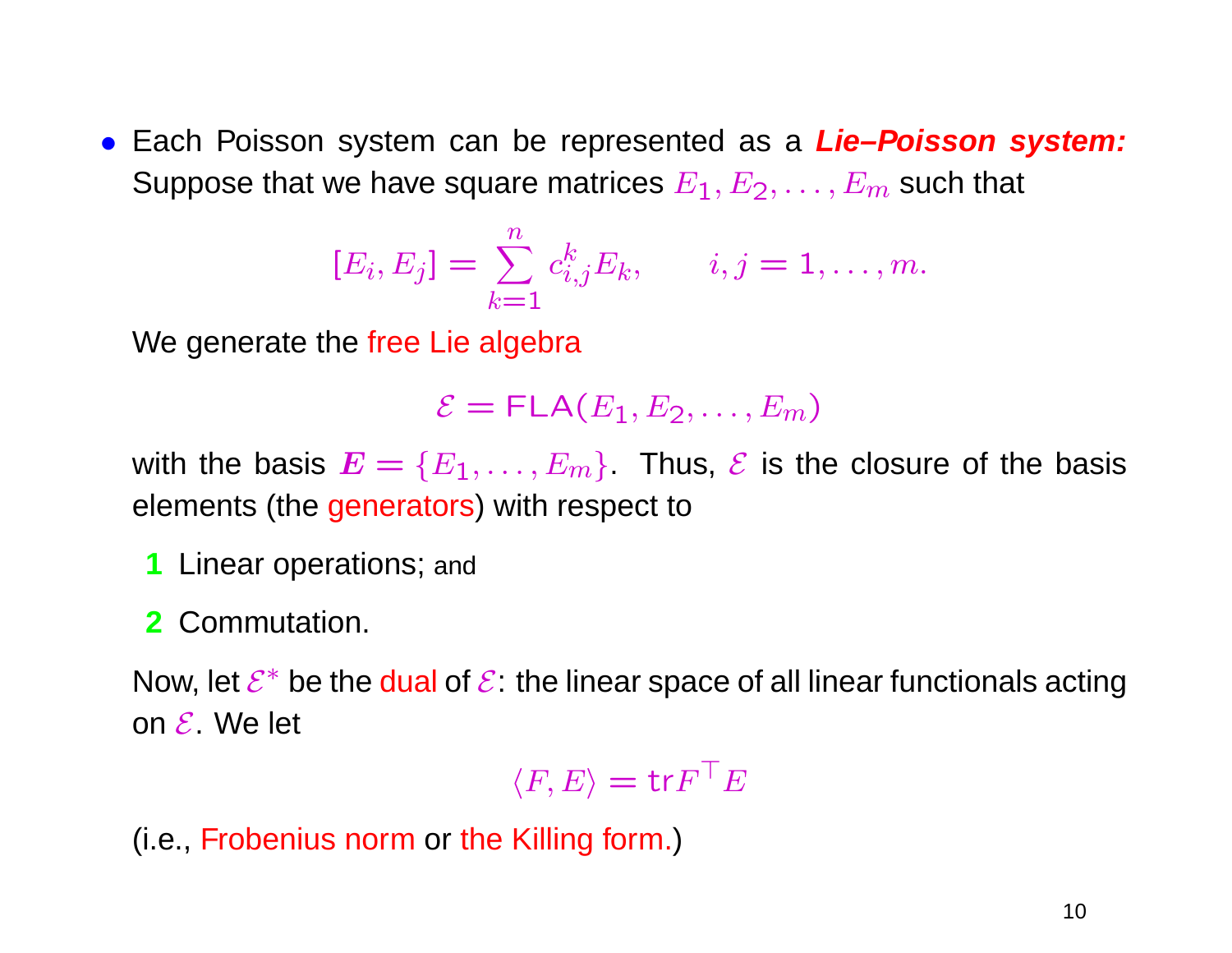It is possible to reformulate the Lie–Poisson flow so that it evolves in  $\mathcal{E}^*$ . Let  $\bm{F}=\{F_1,F_2,\ldots,F_m\}$  be a dual basis of  $\mathcal{E}^*$ : a basis such that

$$
\langle F_k, E_l \rangle = \begin{cases} 1, & k = l, \\ 0, & k \neq l. \end{cases}
$$

We set

$$
Y(t) = \sum_{k=1}^{m} y_k(t) F_k \in \mathcal{E}^*
$$

and (abusing notation) let  $H(Y) = H(y)$  Then the Lie–Poisson system can be formulated as

$$
Y' = -\mathsf{ad}^*_{\mathsf{d}H(Y)}Y.
$$

**Here** 

$$
dH(Y) = \left(\frac{\partial H(Y)}{\partial Y_{i,j}}\right)_{i,j=1}^m
$$

and ad\* is the dual adjoint operator which, within our context, can be taken as ad ∗  $A^* A B = [A^{\top}, B].$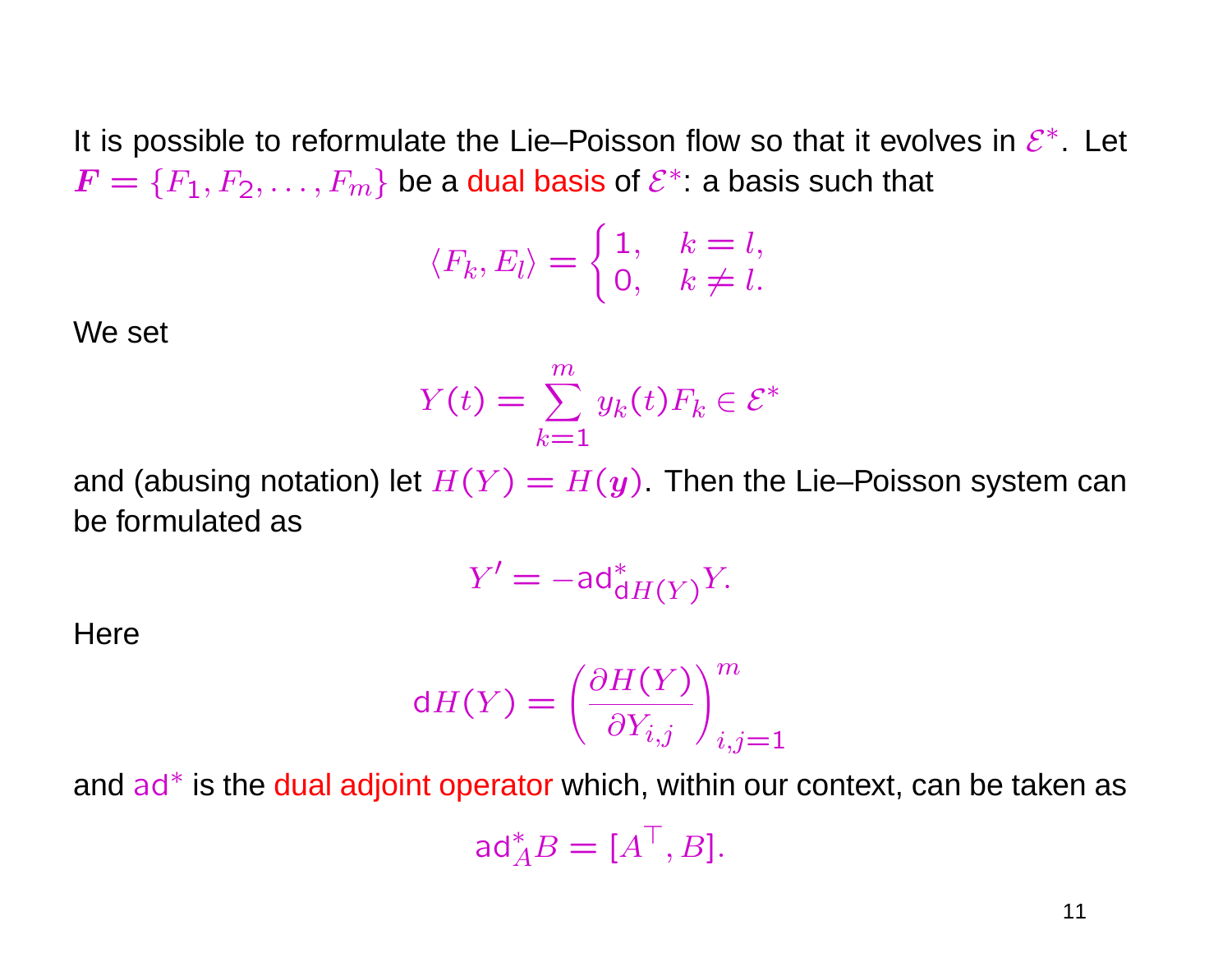Therefore <sup>a</sup> Lie–Poisson system possesses <sup>a</sup> crucial geometric feature: it evolves in <sup>a</sup> Lie algebra.

Remark: There exist several numerical methods for Lie–Poisson systems that keep the solution within  $\mathcal{E}^*$  [Engø & Faltinsen].

$$
BACK TO X' = [N, X^2].
$$
  
We set

$$
H(X) = \frac{1}{2} \|X\|_{\text{Frob}}^2 = \frac{1}{2} \sum_{k=1}^n \sum_{l=1}^n x_{k,l}^2.
$$

Our equations are

$$
x'_{k,l} = \sum_{i=1}^{n} \sum_{j=1}^{n} (n_{k,i}x_{i,j}x_{l,j} - n_{i,j}x_{k,i}x_{l,j} - n_{i,j}x_{k,j}x_{l,i} + n_{l,i}x_{k,j}x_{i,j})
$$

and, with some algebra, we have the structure matrix

$$
S_{(p,q),(r,s)} = \frac{1}{2}(n_{p,r}x_{q,s} + n_{p,s}x_{q,r} + n_{q,r}x_{p,s} + n_{q,s}x_{p,r})
$$
  
for all  $1 \le p \le q \le n$ ,  $1 \le r \le s \le n$  (note that dim  $\mathcal{E} = m = \frac{1}{2}n(n+1)$ ).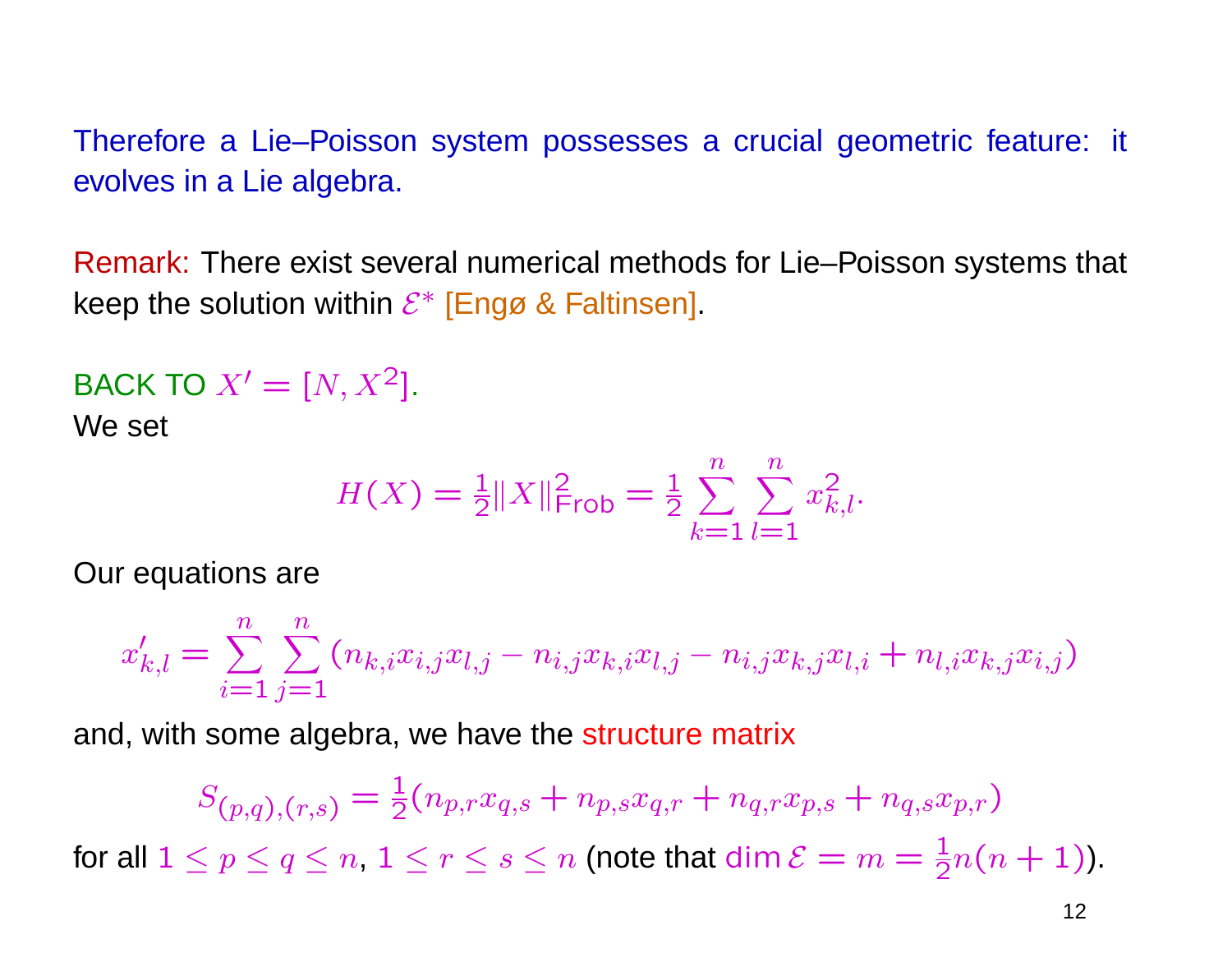#### **The Jacobi condition:**

Instead of checking directly that the Jacobi condition is satisfied – it can be done but is quite tedious and painful – we exploit the following observation due to Peter Olver: Let  $N \in \mathfrak{so}(n)$  and

 $[X, Y]_N = XNY - YNX,$   $X, Y \in \text{Sym}(n).$ 

It is easy to verify that  $[X, Y]_N \in \text{Sym}(n)$  and that it obeys all axioms of a Lie bracket: it is bilinear, skew-symmetric and obeys the Jacobi identity. Therefore, it defines a Lie algebra over  $Sym(n)$ .

Let  $G_{p,q} = \frac{1}{2}(e_p e_q^{\top} + e_q e_p^{\top})$ ,  $p \leq q$ , be a basis of this Lie algebra. Then  $[G_{p,q}, G_{r,s}]_N = \frac{1}{2}(n_{p,r}G_{q,s} + n_{p,s}G_{q,r} + n_{q,r}G_{p,s} + n_{q,s}G_{p,r}),$ 

**THEOREM** The system  $X' = [N, X^2]$  is Poisson.

Note, however, that we cannot take the  $G_{p,q}$ s as a basis of our free Lie algebra, since there we require <sup>a</sup> standard matrix commutator.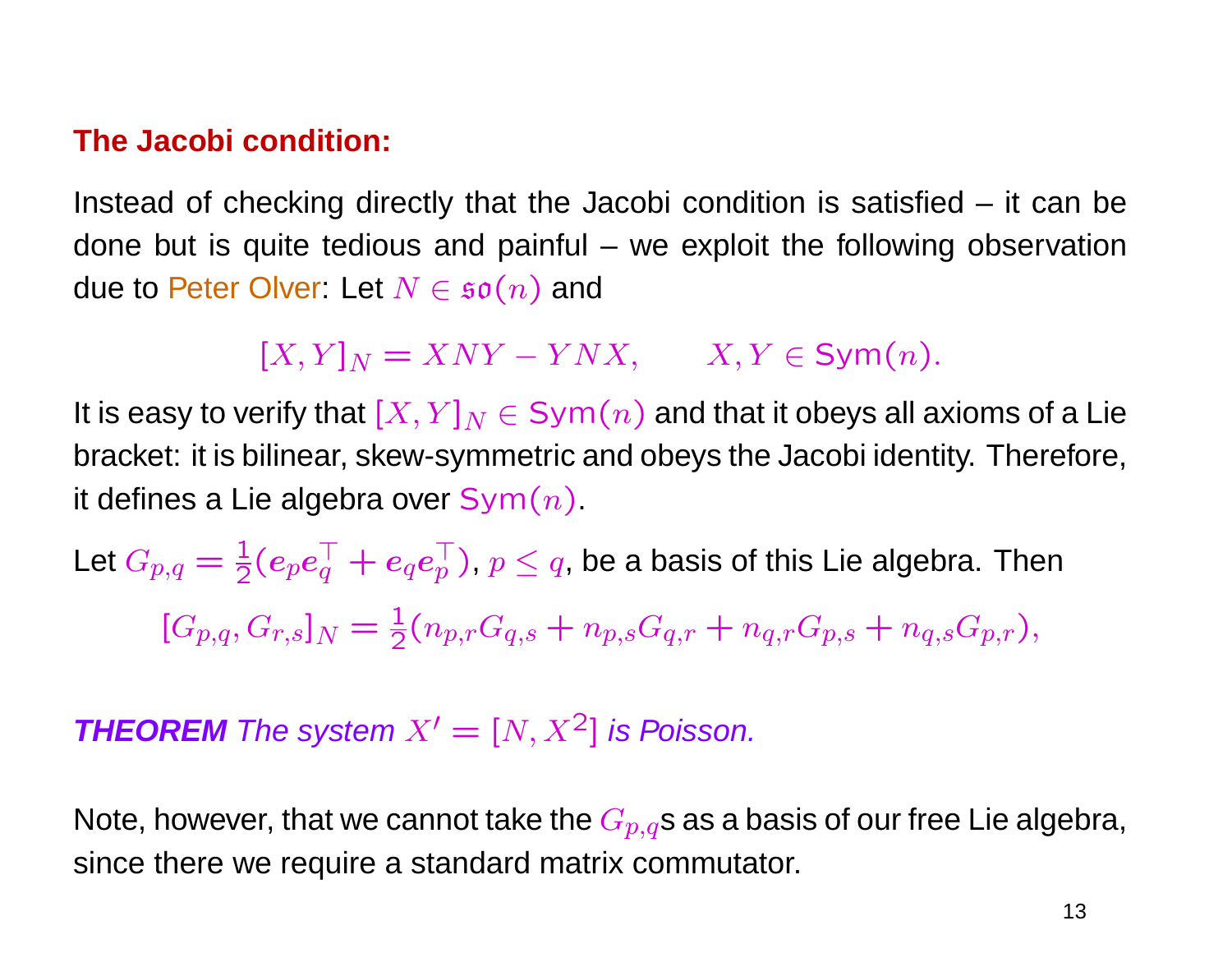## **Part III: Lie–Poisson systems**

#### Can every Poisson system be converted into <sup>a</sup> Lie–Poisson system?

This is true iff, given a set of structure constants  $c_{k,l}^i$  that obey skew-symmetry<br>and the Jacobi condition, we can identify matrices that form a basis of the underlying free Lie algebra. This is precisely the statement of. . .

**ADO's THEOREM** Every finite-dimensional Lie algebra possesses <sup>a</sup> finitedimensional faithful representation.

Here, an algebra representation is <sup>a</sup> homomorphism

 $\rho : \mathfrak{g} \rightarrow \mathsf{End}\,V,$ 

where  $\boldsymbol{\mathfrak{g}}$  is a (formal) Lie algebra, while  $\operatorname{\mathsf{End}} V$  is a matrix Lie algebra over the linear space  $V_\cdot$ 

<sup>A</sup> Lie-algebra homomorphism <sup>a</sup> linear map s.t.

 $\rho([a,b]) = [\rho(a),\rho(b)], \qquad a,b \in \mathfrak{g}.$ 

The representation is faithful if  $\rho$  is injective.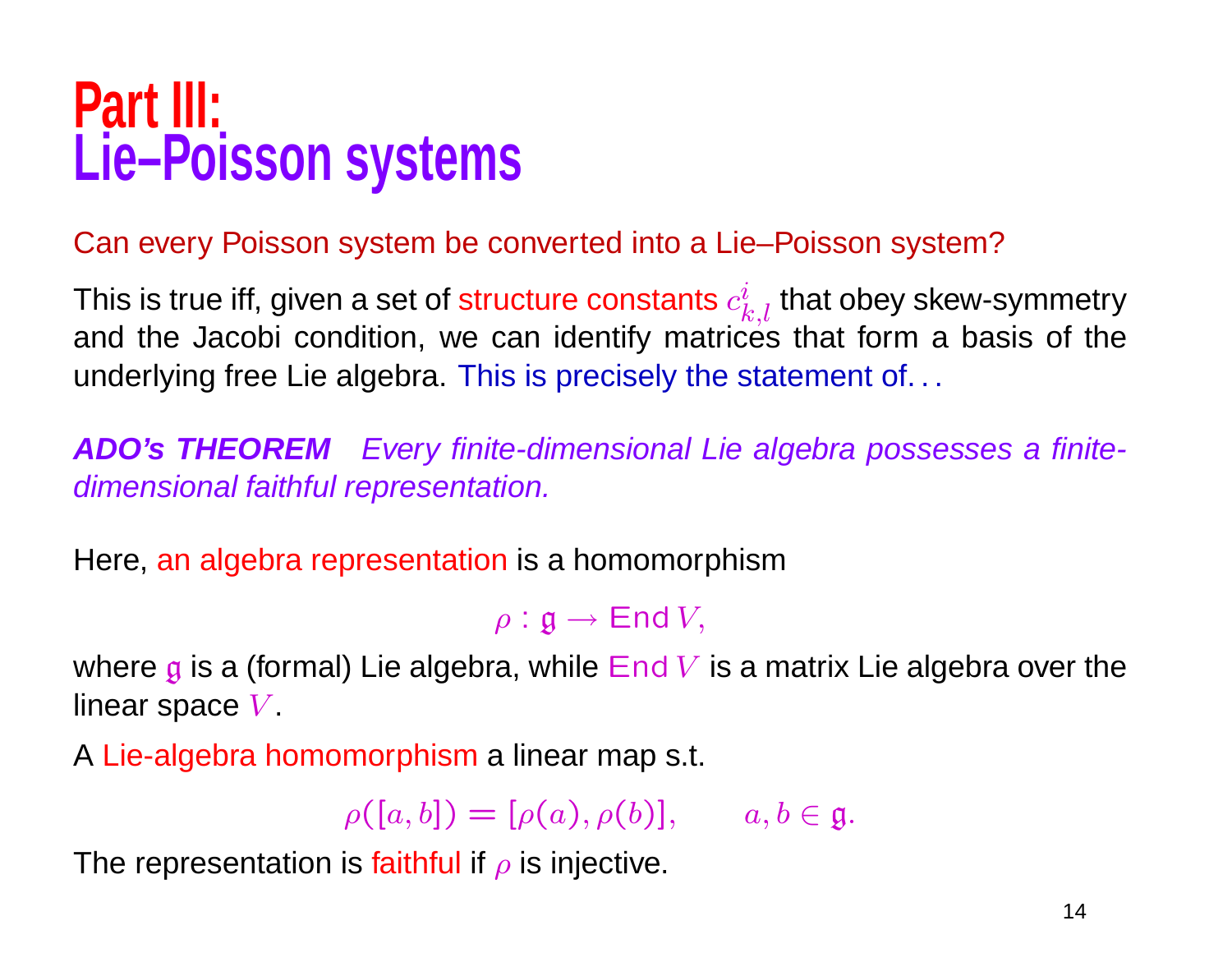#### Can such <sup>a</sup> representation be derived explicitly?

The proof of Ado's theorem has been converted by Willem de Graaf into <sup>a</sup> (very complicated!) symbolic algorithm. Yet, his algorithm falls short of our needs:

- $\bullet$  It produces matrices whose size increases exponentially as a function of the dimension of  $g$ , while we (bearing in mind eventual application to computation and geometric integration) wish to find <sup>a</sup> small (ideally, the least!) representation  $\mathcal E;$
- We should bear it in mind that ultimately we wish to work in the dual space  $\mathcal{E}^*$ . In particular, we seek

 $\mathcal{E} = \mathsf{FLA}(E_1, \ldots, E_m), \qquad \mathcal{E}^* = \mathsf{FLA}(F_1, \ldots, F_m),$ where  $m=\frac{1}{2}$  $\frac{1}{2}n(n+1)$ , s.t. tr $E_{k}^{\top}$  $\mathbf{F}_k^\top F_l = \delta_{k,l}$ 

Ideally, we would have liked tr $E_k^\top$  $\pi_k^\top E_l = \pi_k \delta_{k,l}$  for some  $\pi_1,\ldots,\pi_m>0$ (an orthogonal basis), since then we may identify  $\mathcal{E}^*$  with  $\mathcal{E},$  choosing  $F_k = \pi$ — **1**  $k^{-1}E_k$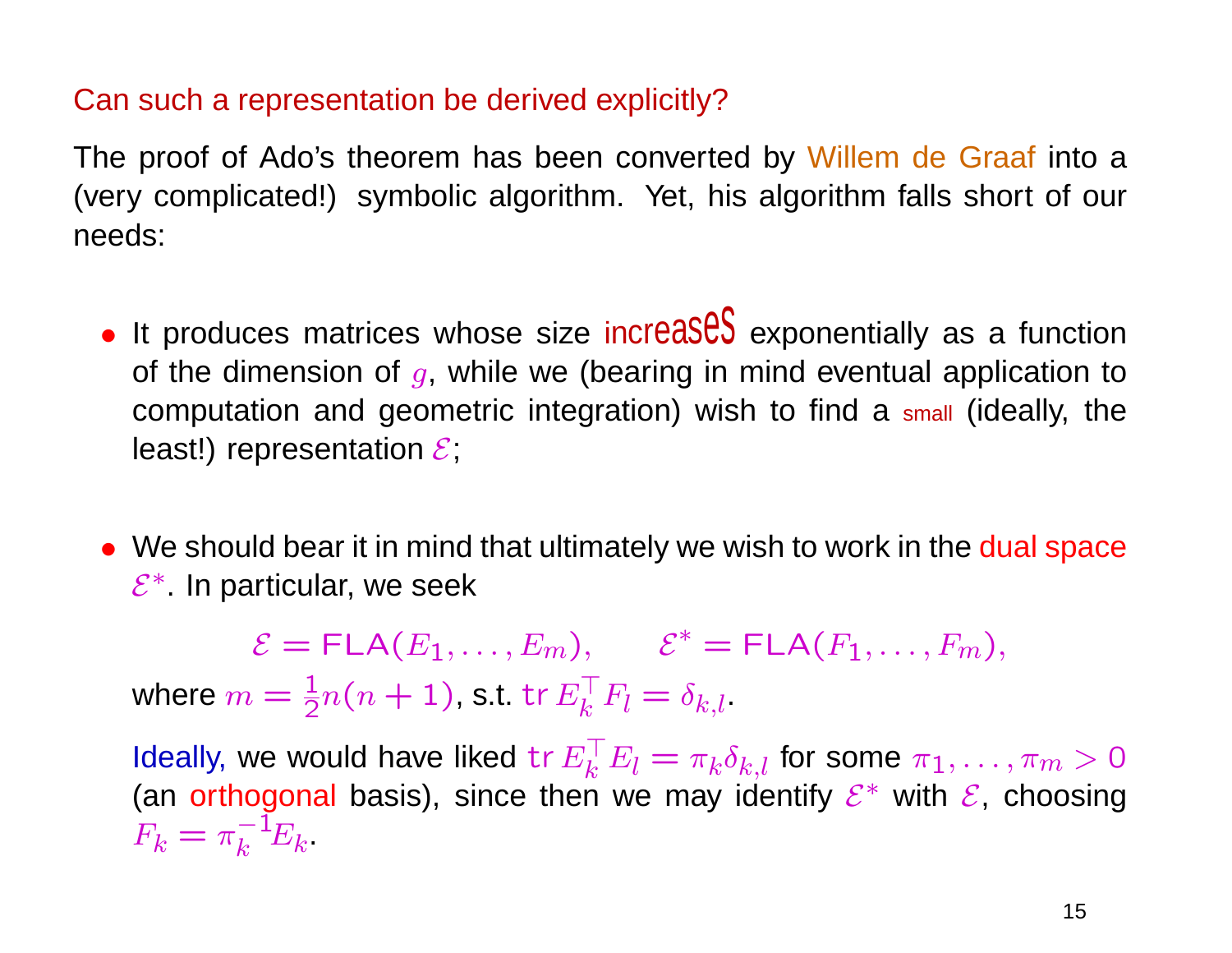THE GOAL Find matrices  $E_{p,q}$  s.t.

 $[E_{p,q}, E_{r,s}] = \frac{1}{2}(n_{q,r}E_{p,s} + n_{p,r}E_{q,s} + n_{q,s}E_{p,r} + n_{p,s}E_{q,r}).$ THE ALGORITHM

**Step 1:** We assume without loss of generality that  $||N||_2 = 1$ : otherwise, later multiply elements of the basis by  $||N||_2$ . Consider the matrix

 $I + iN$ .

This is a Hermitian matrix, since  $N \in \mathfrak{so}(n)$ .

Moreover, it is positive semi-definite and singular. The reason is that

```
\lambda \in \sigma(I + iN) \Leftrightarrow \lambda = 1 - \mu, i\mu \in \sigma(N).
```
However,  $|\mu| \leq ||N||_2$  and max  $\mu = ||N||_2 = 1$ .

**Step 2:** We seek a complex upper triangular matrix R such that

 $R^*R = I + iN$ .

Before you shout "Cholesky factorization!!!", we add also that  $R$  should be in the standard form. This can be done with <sup>a</sup> Cholesky-type algorithm but requires extra care.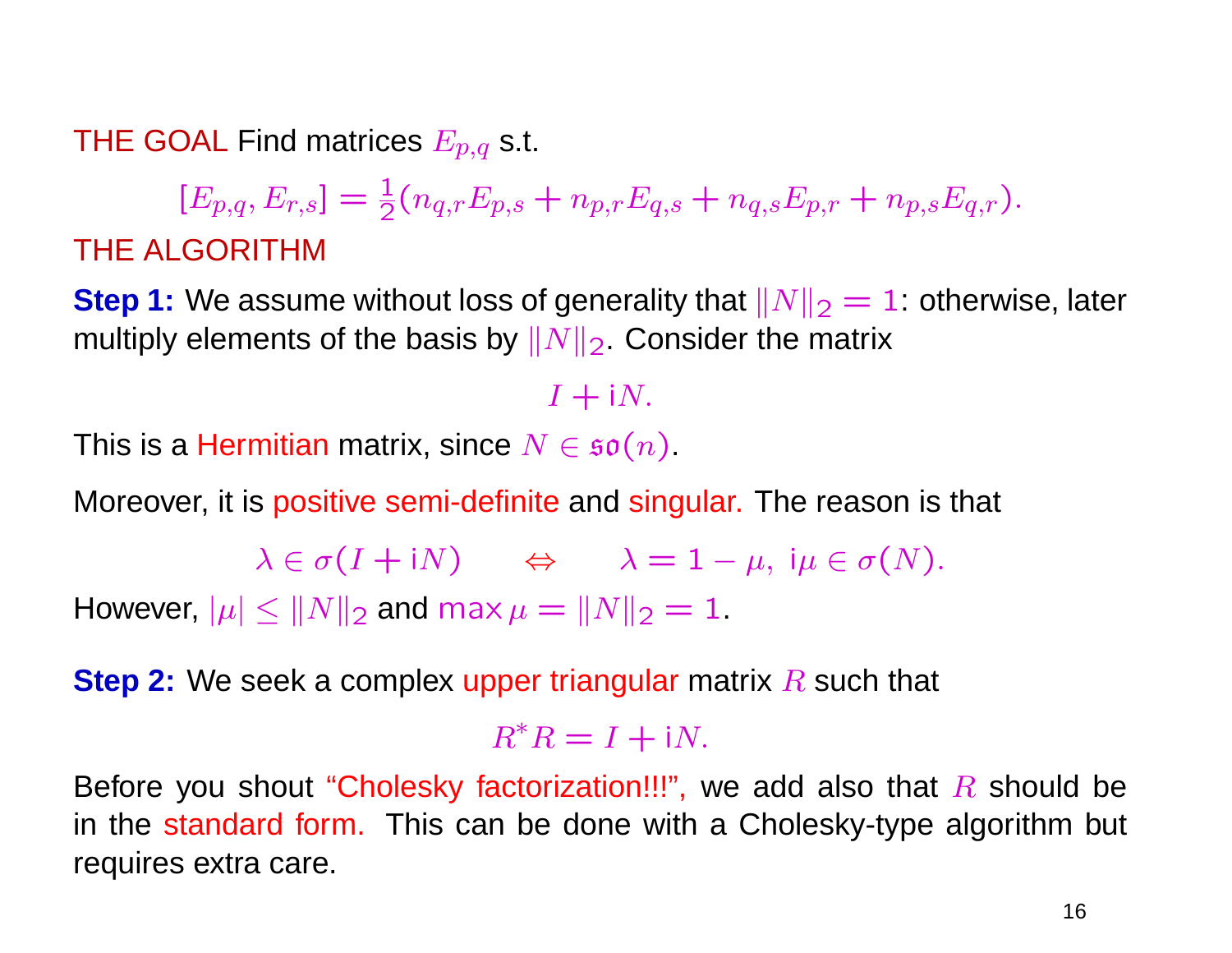**Step 3:** Note that singularity of  $I + iN$  implies that the bottom row of R is zero. We remove it, hence R is now an  $(n - 1) \times n$  complex matrix. We let

$$
A = \left[\begin{array}{c} \text{Re } R \\ \text{Im } R \end{array}\right] = [a_1, a_2, \ldots, a_n].
$$

Note that  $a_k \in \mathbb{R}^{2n-2}$ ,  $k = 1, \ldots, n$ . We set

$$
E_{p,q} = \frac{1}{2} (\boldsymbol{a}_p \boldsymbol{a}_q^\top + \boldsymbol{a}_q \boldsymbol{a}_p^\top) J, \quad 1 \leq p \leq q \leq n,
$$

where

$$
J = \left[ \begin{array}{cc} O & I \\ -I & O \end{array} \right].
$$

But why does it make sense? Letting  $B = \text{Re } R$  and  $C = \text{Im } R$ , we note from

$$
(B + iC)*(B + iC) = R*R = I + iN
$$

that

$$
B^{\top}B + C^{\top}C = I,
$$
  

$$
B^{\top}C - C^{\top}B = N.
$$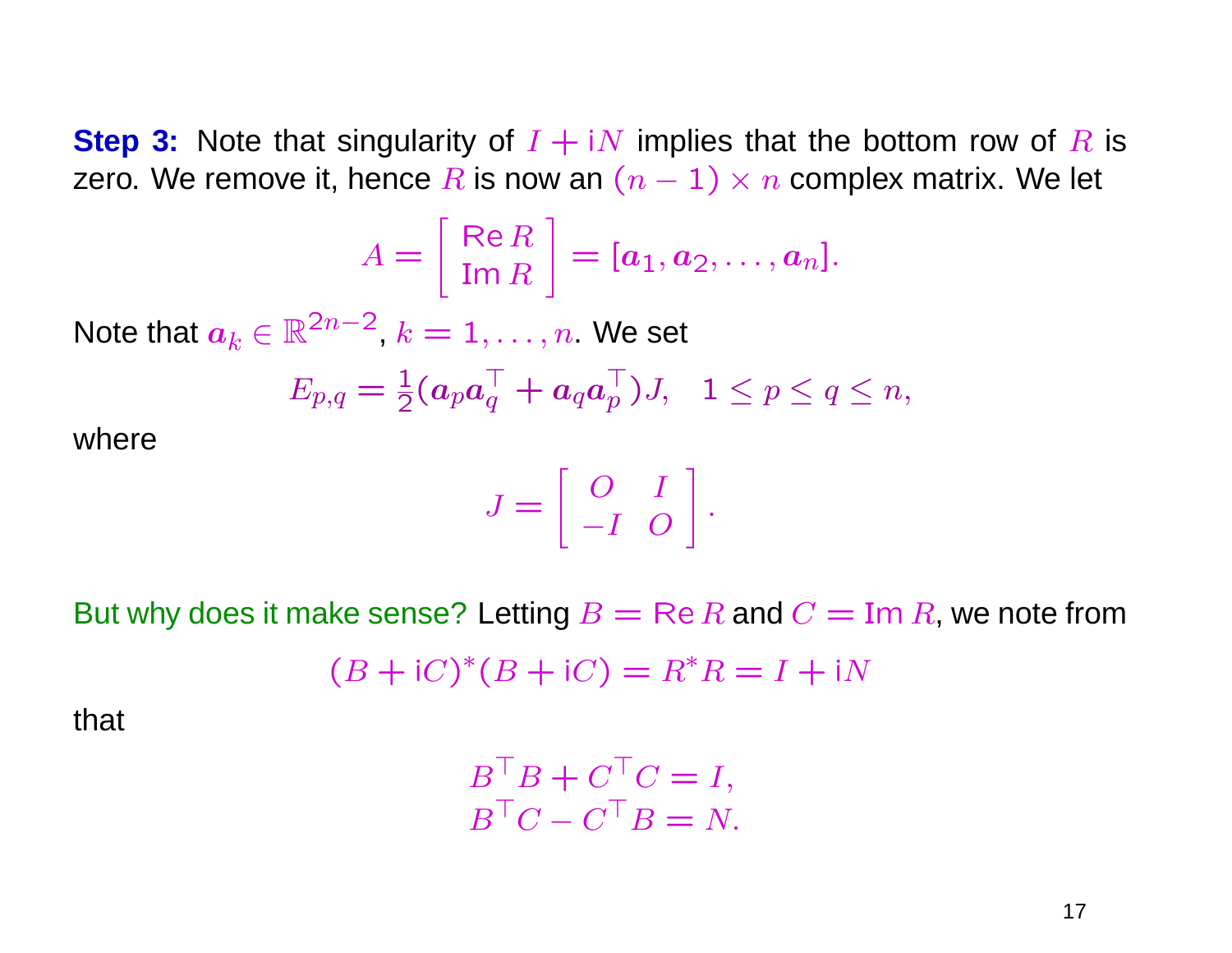Let

$$
B=[\mathbf{b}_1,\ldots,\mathbf{b}_n], \qquad C=[\mathbf{c}_1,\ldots,\mathbf{c}_n].
$$

Then

$$
\boldsymbol{a}_{p}^{\top}J\boldsymbol{a}_{q} = [\boldsymbol{b}_{p}^{\top}\boldsymbol{c}_{p}^{\top}]\begin{bmatrix} O & I \\ -IO \end{bmatrix}\begin{bmatrix} \boldsymbol{b}_{q} \\ \boldsymbol{c}_{q} \end{bmatrix} = \boldsymbol{b}_{p}^{\top}\boldsymbol{c}_{q} - \boldsymbol{c}_{p}^{\top}\boldsymbol{b}_{q} \\ = (\boldsymbol{B}^{\top}\boldsymbol{C} - \boldsymbol{C}^{\top}\boldsymbol{B})_{p,q} = n_{p,q}.
$$

**Therefore** 

$$
[E_{p,q}, E_{r,s}] = \frac{1}{4} [ (a_p a_q^{\top} + a_q a_p^{\top}) J, (a_r a_s^{\top} + a_s a_r^{\top}) J ]
$$
  
\n
$$
= \frac{1}{4} [ (a_q J a_r) a_p a_s^{\top} + (a_p^{\top} J a_r) a_q a_s^{\top} + (a_q^{\top} J a_s) a_p a_r^{\top} + (a_p^{\top} J a_s) a_q a_r^{\top}
$$
  
\n
$$
- (a_s^{\top} J a_p) a_r a_q^{\top} - (a_r^{\top} J a_p) a_s a_q^{\top} - (a_s^{\top} J a_q) a_r a_p^{\top} - (a_r^{\top} J a_q) a_s a_p^{\top} ] J
$$
  
\n
$$
= \frac{1}{4} [n_{q,r} (a_p a_s^{\top} + a_s a_p^{\top}) J + n_{p,r} (a_q a_s^{\top} + a_s a_q^{\top}) J + n_{q,s} (a_p a_r^{\top} + a_r a_p^{\top}) J
$$
  
\n
$$
+ n_{p,s} (a_q a_r^{\top} + a_r a_q^{\top}) J ]
$$
  
\n
$$
= \frac{1}{2} (n_{q,r} E_{p,s} + n_{p,r} E_{q,s} + n_{q,s} E_{p,r} + n_{p,s} E_{q,r}).
$$

We deduce that we have a representation of our Lie algebra in  $\mathbb{R}^{2n-2}$ .

But is it faithful? Orthogonal?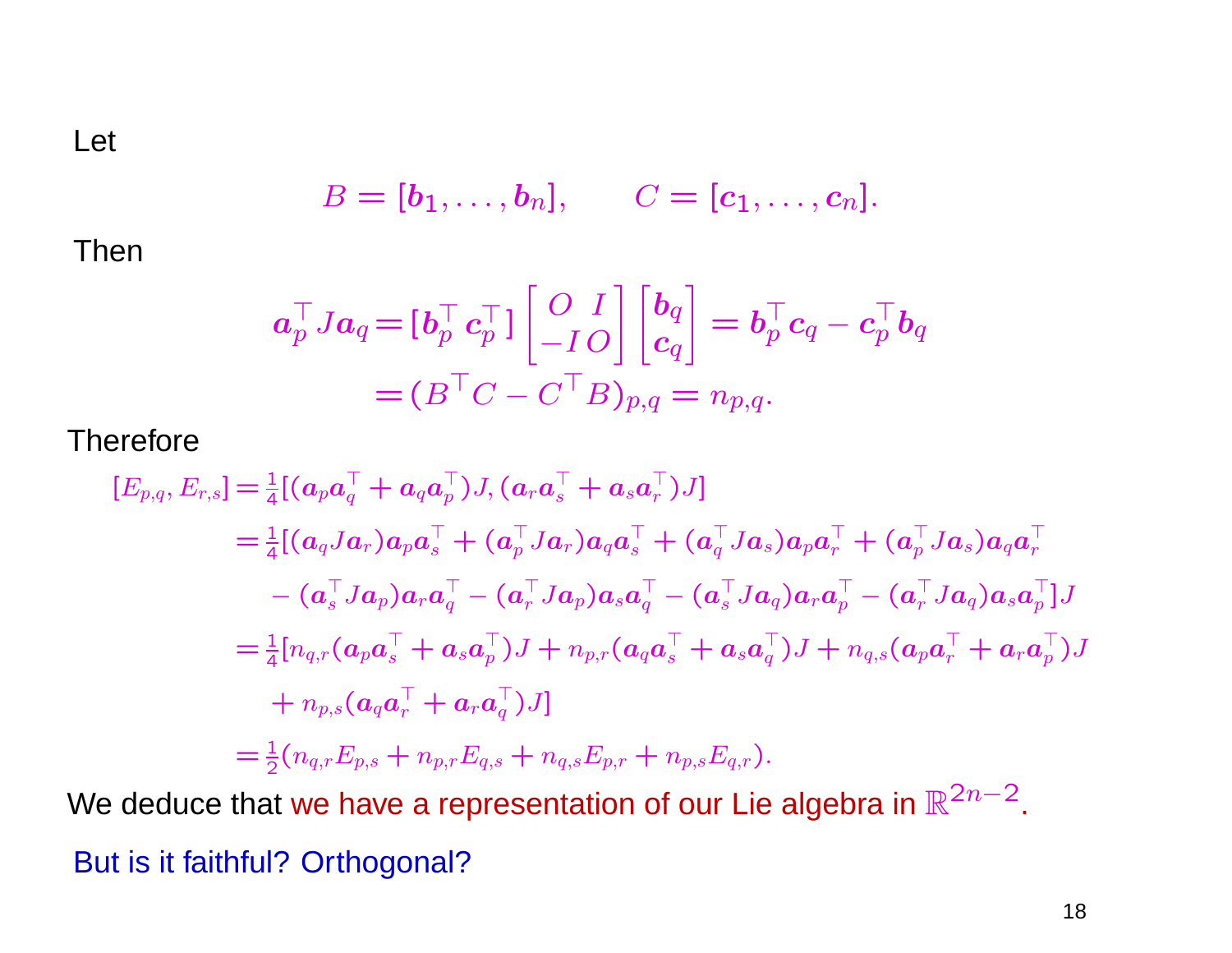Both questions can be answered in <sup>a</sup> single calculation, sinc e

$$
\boldsymbol{a}_{p}^{\top} \boldsymbol{a}_{q} = \delta_{p,q}.
$$

Since  $JJ^{\top} = -J^2 = I$ ,  $\langle E_{p,q}, E_{r,s}\rangle \! =\! \frac{1}{4}\mathsf{tr}(\bm{a}_p\bm{a}_q^{\top})$  $_q^{\top} + \bm a_q \bm a_p^{\top}$  $_{p}^{\top})JJ^{\top}(\boldsymbol{a}_{s}\boldsymbol{a}_{r}^{\top}% \boldsymbol{a}_{s}\boldsymbol{a}_{r}^{\top})\boldsymbol{a}_{s}\boldsymbol{a}_{r}^{\top}$  $_{r}^{\top}+\boldsymbol{a}_{r}\boldsymbol{a}_{s}^{\top}$  $\binom{1}{s}$  $=$   $\frac{1}{4}$ tr[( $a_q^\top$  $q^\top a_s) a_p a_r^\top + (a_q^\top)$  ${}^{\top}_qa_r) a_p a_r^{\top} + (a_p^{\top}$  ${}^{\top}_{p} a_s) a_q a_r^{\top}$  $\,r$  $+$   $(a_n^\top$  ${}_{p}^{\top} \bm{a}_r) \bm{a}_q \bm{a}_s^{\top}$  $_{s}^{\perp}$  ]  $= \frac{1}{2}[(a_p^\top$  $_{p}^{\top} a_{r} ) ( a_{q}^{\top}$  $_q^{\top} a_s) + (a_p^{\top}$  ${}^{\top}_{p} a_s) (a_q^{\top}$  $_{q}^{+}\bm{a}_{r})]$  $=$   $^{1}$  $\frac{1}{2}(\delta_{p,r}\delta_{q,s}+\delta_{p,s}\delta_{q,r})$ =  $\frac{2}{\sqrt{2}}$  $\left\{\right.$  $\overline{\mathcal{L}}$ 1,  $p = q = r = s$ ,  $\frac{1}{2}$ ,  $p \neq q$ ,  $p = r$ ,  $q = s$ , 0, otherwise.

Therefore the representation is of full dimension  $\frac{1}{2}$  $\frac{1}{2}n(n+1)$ , hence faithful, and it is orthogonal.

**THEOREM** The above algorithm results in <sup>a</sup> faithful orthogonal representation of the underlying Lie algebra in  $\mathbb{R}^{2n-2}$ .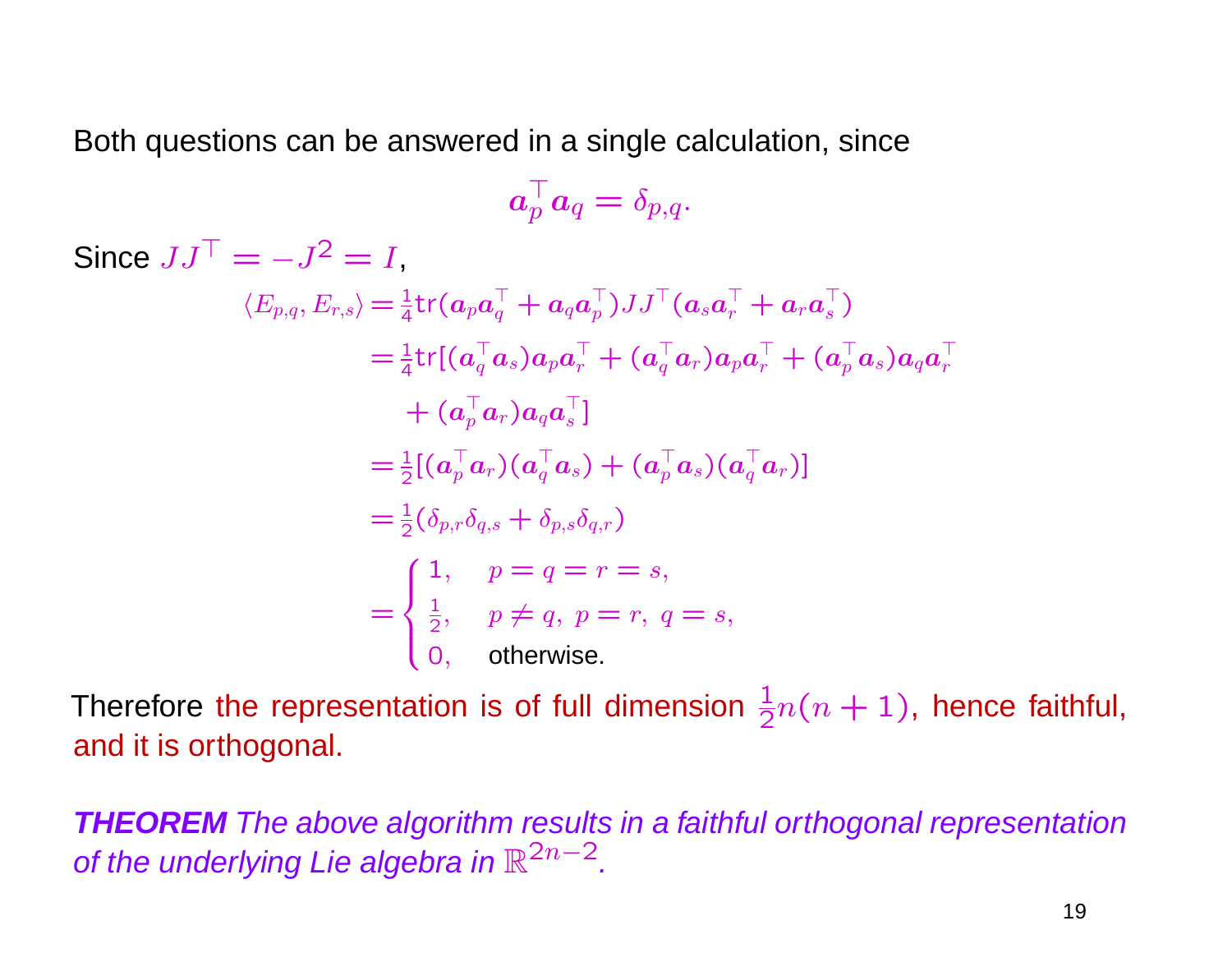An example: Assume  $a^2 + b^2 + c^2 = 1$  and set

$$
N = \begin{bmatrix} 0 & a & b \\ -a & 0 & c \\ -b & -c & 0 \end{bmatrix}, \qquad ||N||_2 = 1.
$$
  
We compute 
$$
R = \begin{bmatrix} 1 & ia & ib \\ 0 & \sqrt{b^2 + c^2} & \frac{-ab + ic}{\sqrt{b^2 + c^2}} \\ 0 & 0 & 0 \end{bmatrix}
$$

0 0 0

l

(verify that  $R^*R = I + iN$ ), hence (removing the bottom row)

$$
A = \begin{bmatrix} \text{Re } R \\ \text{Im } R \end{bmatrix} = \begin{bmatrix} 1 & 0 & 0 \\ 0 & \sqrt{b^2 + c^2} & -\frac{ab}{\sqrt{b^2 + c^2}} \\ 0 & a & b \\ 0 & 0 & \frac{c}{\sqrt{b^2 + c^2}} \end{bmatrix}
$$

and

$$
a_1 = \begin{bmatrix} 1 \\ 0 \\ 0 \\ 0 \end{bmatrix}, \quad a_2 = \begin{bmatrix} 0 \\ \sqrt{b^2 + c^2} \\ a \\ 0 \end{bmatrix}, \quad a_3 = \begin{bmatrix} 0 \\ -\frac{ab}{\sqrt{b^2 + c^2}} \\ b \\ \frac{c}{\sqrt{b^2 + c^2}} \end{bmatrix}.
$$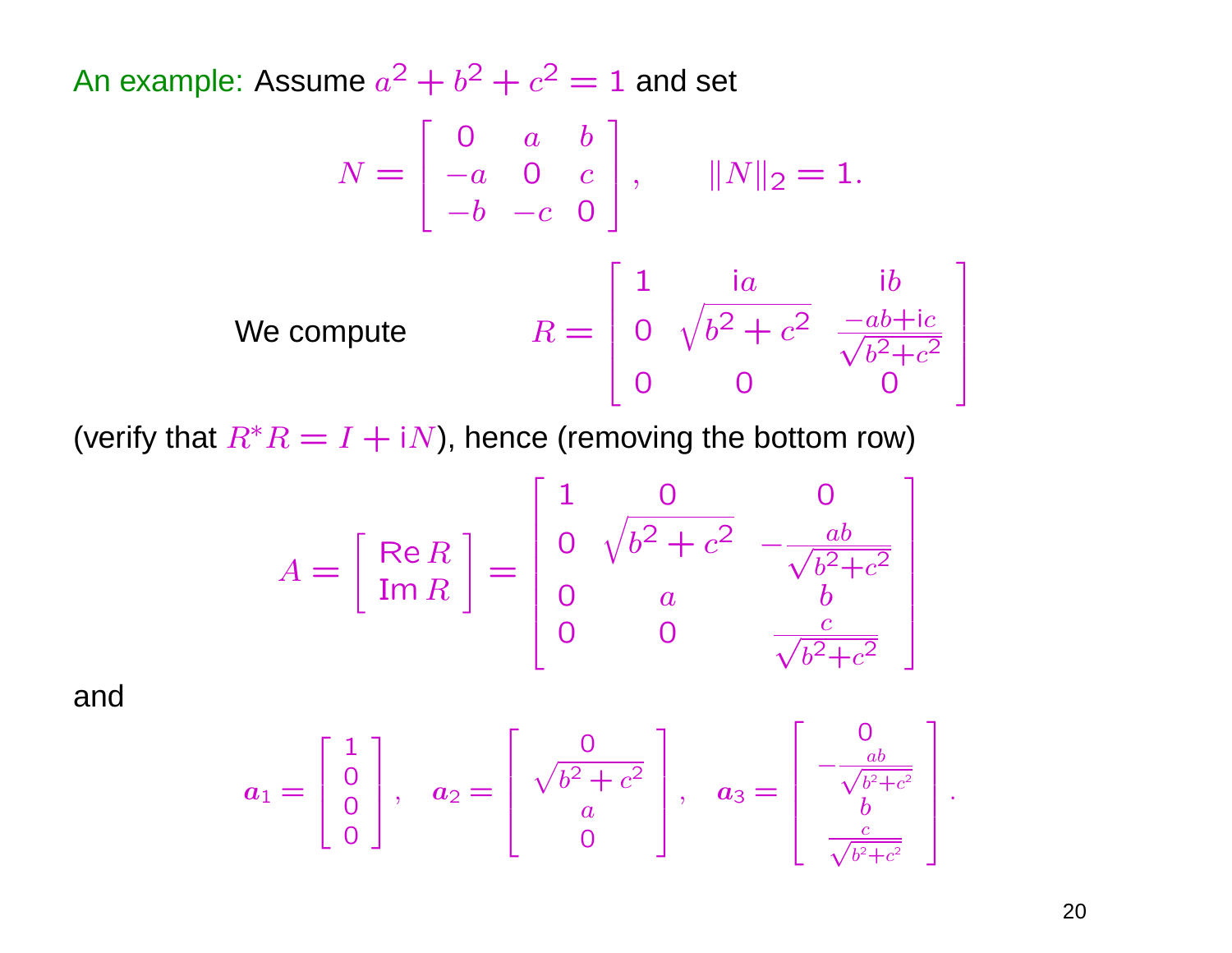Hence,

$$
E_{1,1} = \begin{bmatrix} 0 & 0 & 1 & 0 \\ 0 & 0 & 0 & 0 \\ 0 & 0 & 0 & 0 \\ 0 & 0 & 0 & 0 \end{bmatrix}, \qquad E_{1,2} = \begin{bmatrix} -\frac{1}{2}a & 0 & 0 & \frac{1}{2}\sqrt{b^2 + c^2} \\ 0 & 0 & \frac{1}{2}a & 0 \\ 0 & 0 & \frac{1}{2}a & 0 \\ 0 & 0 & 0 & 0 \end{bmatrix},
$$
  
\n
$$
E_{1,3} = \begin{bmatrix} -\frac{1}{2}b & -\frac{c}{2\sqrt{b^2 + c^2}} & 0 & -\frac{ab}{2\sqrt{b^2 + c^2}} \\ 0 & 0 & -\frac{ab}{2\sqrt{b^2 + c^2}} & 0 \\ 0 & 0 & \frac{1}{2}b & 0 \\ 0 & 0 & \frac{1}{2}b & 0 \\ 0 & 0 & \frac{1}{2}c & 0 \end{bmatrix}, \qquad E_{2,2} = \begin{bmatrix} 0 & 0 & 0 & 0 \\ -a\sqrt{b^2 + c^2} & 0 & 0 & b^2 + c^2 \\ -a^2 & 0 & 0 & a\sqrt{b^2 + c^2} \\ 0 & 0 & 0 & 0 \end{bmatrix},
$$
  
\n
$$
E_{2,3} = \begin{bmatrix} 0 & 0 & 0 & 0 & 0 \\ \frac{b(a^2 - b^2 - c^2)}{2\sqrt{b^2 + c^2}} & -\frac{1}{2}c & 0 & -ab \\ -ab & -\frac{ac}{2\sqrt{b^2 + c^2}} & 0 & -\frac{b(a^2 - b^2 - c^2)}{2\sqrt{b^2 + c^2}} \end{bmatrix}, \qquad E_{3,3} = \begin{bmatrix} 0 & 0 & 0 & 0 & 0 \\ \frac{ab^2}{\sqrt{b^2 + c^2}} & \frac{abc}{b^2 + c^2} & 0 & -\frac{ab^2}{b^2 + c^2} \\ -b^2 & -\frac{bc}{\sqrt{b^2 + c^2}} & 0 & -\frac{ab^2}{\sqrt{b^2 + c^2}} \end{bmatrix}.
$$

**STOP PRESS:** g is isomorphic to  $\mathfrak{sp}(n)$ . [Tony Bloch, AI, Jerry Marsden & Tudor Ratiu]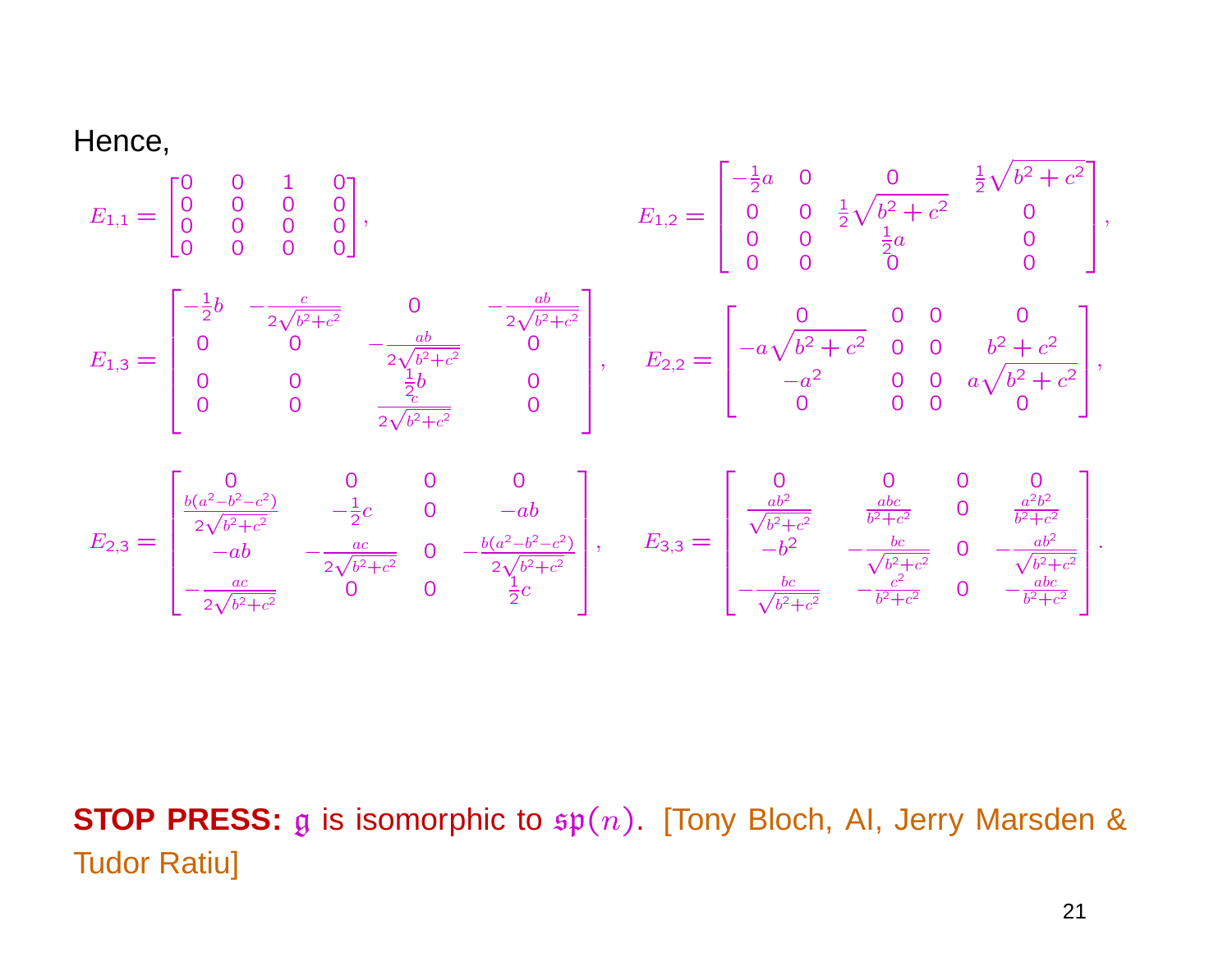# **Invariants**

#### WHAT ARE THE INVARIANTS OF  $X'=[N, X^2]$ ?

Isospectrality implies that  ${\rm tr} X^k$  is conserved for all  $k=1,\ldots,n-1.$ 

However, with more work (either directly or using a technique due to <mark>Manakov</mark>) we can prove that the eigenvalues of  $X + \lambda N$  are conserved for all  $\lambda \in \mathbb{R}$ . This results in

$$
\mathsf{tr}\sum_{|\boldsymbol{i}|=k-2r}\sum_{|\boldsymbol{j}|=2r}X^{i_1}N^{j_1}X^{i_2}\cdots X^{i_s}N^{j_s}
$$

for all  $k=1,\ldots,n-1$  ,  $r=0,\ldots \lfloor (k-1)/2 \rfloor.$  We have altogether

| $n+1$ |  | $n+2$ |
|-------|--|-------|
|       |  |       |

invariants,  $\geq \frac{1}{2}$  $\frac{1}{2}m$  . Were they all independent and in involution, this would have implied integrability. But are they?

**STOP PRESS:** Yes, they are! [Tony Bloch, AI, Jerry Marsden & Tudor Ratiu]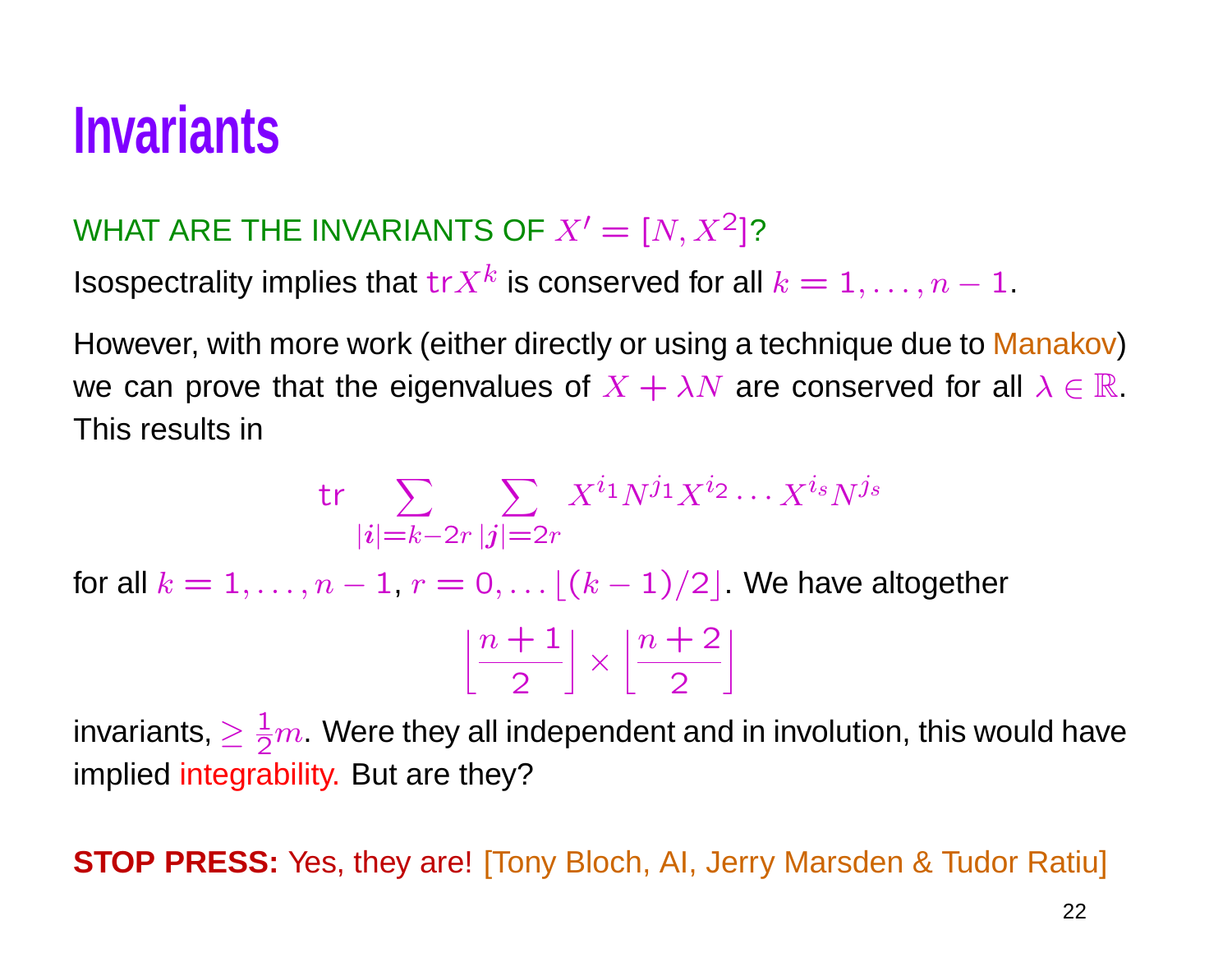#### AND WHAT ABOUT CASIMIRS?

Computer experimentation strongly indicates that

$$
\operatorname{rank} S(x) = \frac{1}{2}n(n+1) - \lfloor \frac{1}{2}(n+1) \rfloor,
$$

hence we expect  $\lfloor\frac{1}{2}\rfloor$  $\frac{1}{2}(n+1)$ ] Casimirs. So far, just two have been identified:

- $\bullet \ c_1(X) = \det X,$
- $c_2(X) = \frac{1}{2}$  $\frac{1}{2}$ 1 $^\top$ (adj  $N$ ) $X$ 1, where adj  $V$  is the  $\bf{adjugate}$  of the matrix  $V.$

The proof for both cases is similar. In the first instance, up to <sup>a</sup> multiplicative factor,

$$
\frac{\partial c_1(X)}{\partial x_{p,q}} = (X^{-1})_{p,q},
$$

hence (with some algebra) indeed

$$
S(x)\nabla c_1(X)=0.
$$

For  $c_2$  we need to replace elements of  $X$  with  $N$  on the right, taking care to avoid  $N^{-1}$  (hence the adjugate!), since  $N$  is always singular for odd  $\overline{n}.$